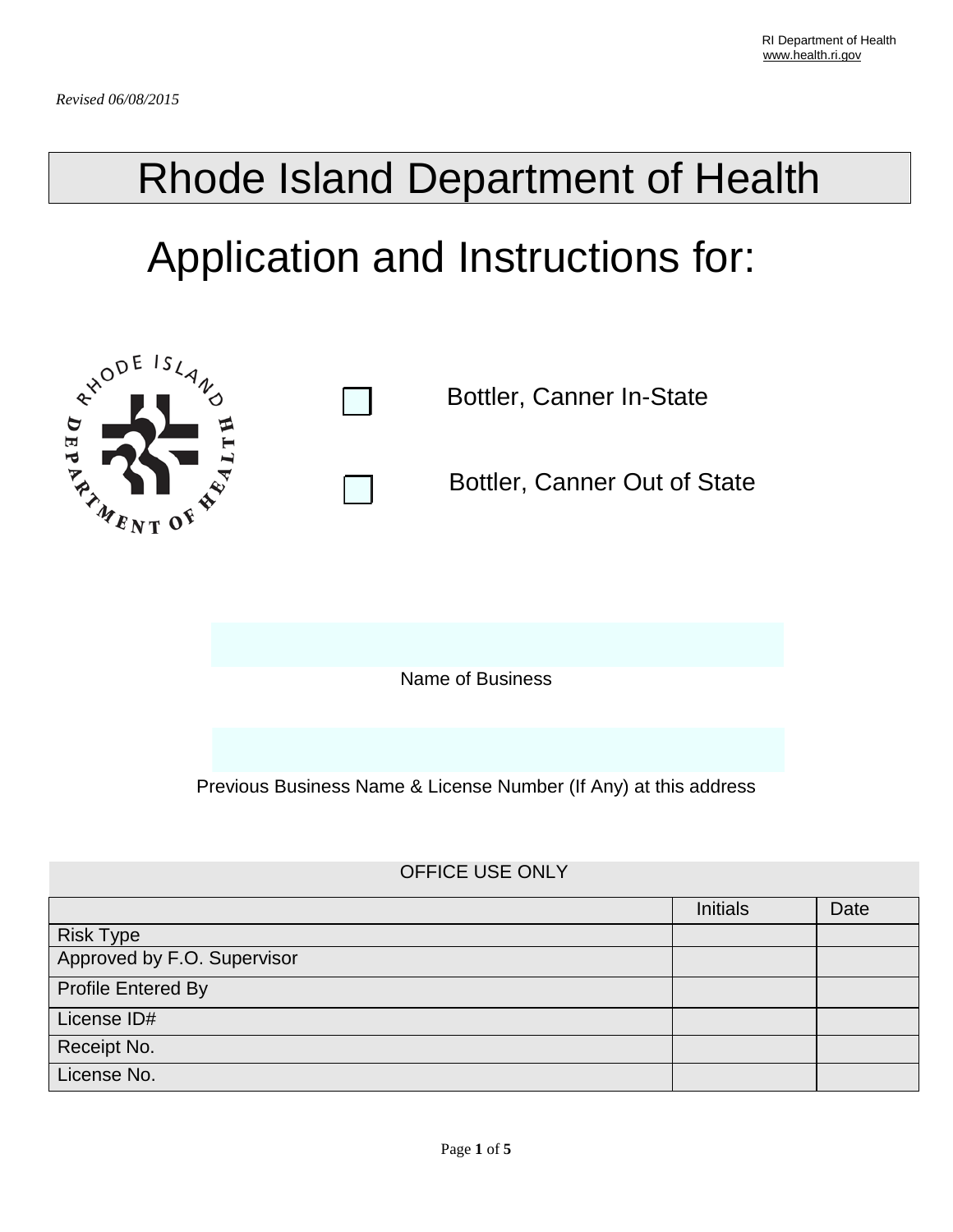### INSTRUCTIONS

- Registration shall be based upon **Satisfactory Compliance** with all applicable laws and regulations.
- Registration forms must be either typed or legibly printed using a ball point pen, except signatures, which must be written in ink. Please answer all questions. Do not leave blanks. Incomplete applications will be returned to you and your license/permit will not be issued.
- Attach check/money order to the front of this application and mail to: Office of Food Protection, 3 Capitol Hill, Room 203, Providence, RI 02908-5097. A receipt or cancelled check does not guarantee licensure.

#### **Application Fees:**

#### **Bottler, Canner In-State/Out of State \$550.00**

- Make your check/money order payable to "General Treasurer, State of Rhode Island". Do not send cash. **This fee is non-refundable**.
- **Upon receipt of your completed application by the Department of Health, Office of Food Protection, please call (401) 222-2749 to schedule an operational inspection (IN-STATE ONLY) 2 weeks prior to opening**. **Note: You must have or employ an active Certified in Food Safety Manager registered with the Office of Food Protection (if applicable) prior to inspection.**
- If you have any questions concerning this application, call the Department of Health, Office of Food Protection at (401) 222-2749.
- Licensure application materials are public records as mandated by Rhode Island law and may be made available to the public, unless otherwise prohibited by State or Federal law.

#### REQUIRED ATTACHMENTS:

Copy of the current certificate of approval/license from appropriate health or other regulatory agency.

Provide a list of the items which are bottled/canned in the manufacturing facility. Include: Product/Label name, flavors, fluid oz., UPC bar codes, and container (ie: plastic, glass, can, etc.)

List of companies you bottle for.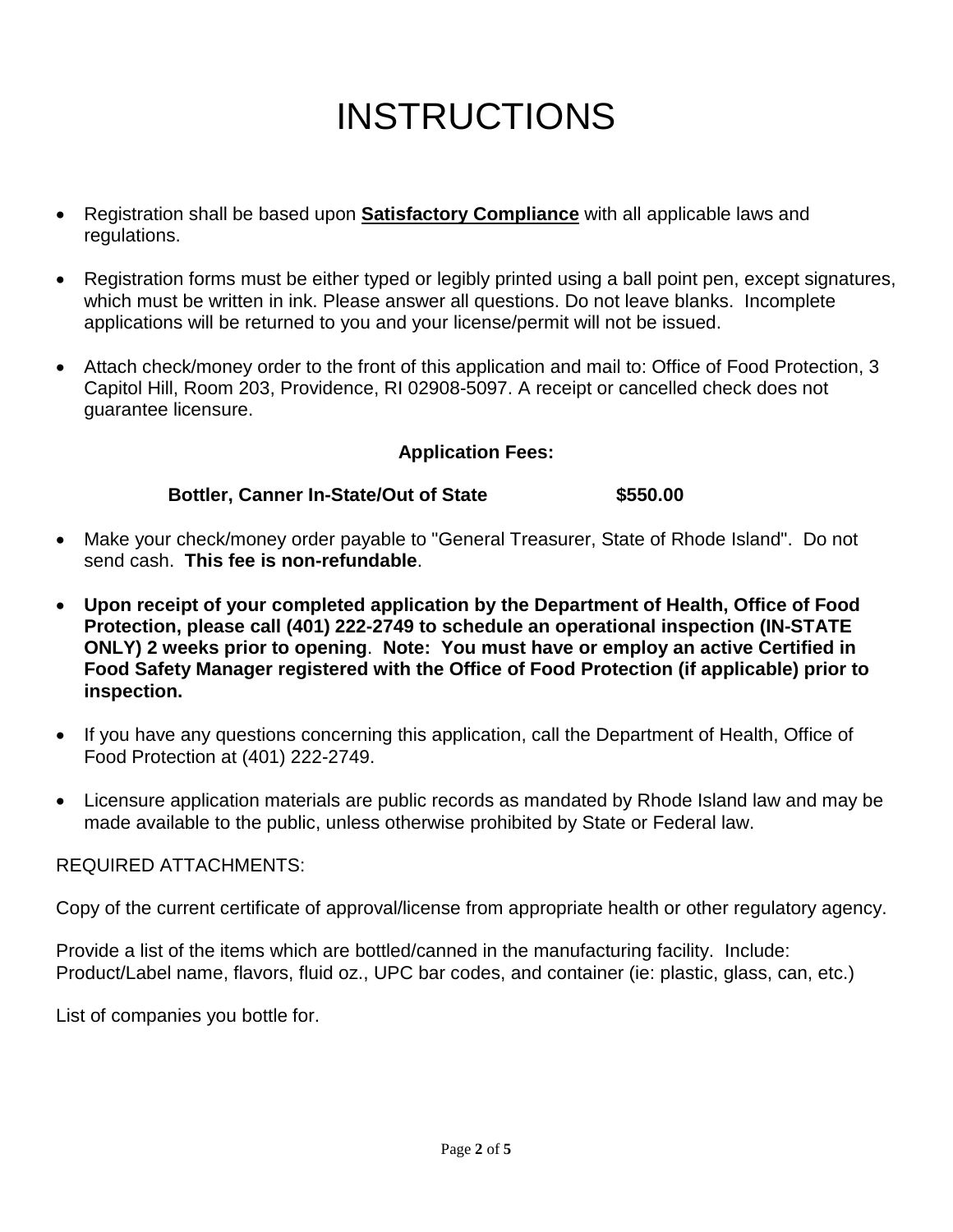#### **Please complete section(s) below.**

#### **Note to Applicants submitting plans:**

#### **Plan Review**

RIGL 23-1-31. Approval of construction by director. – A plan review fee for new establishments, and for establishments where the cost of renovation exceeds 50 percent (50%) of the value of the establishment, shall be charged. The plan review fee for these establishments shall equal the annual cost of the license/registration.

A plan review fee of \$ is included with this application.

I have enclosed a separate check/money order payable to "General Treasurer, State of Rhode Island".

|                                                                                                                                                                                          | State of Rhode Island and Providence Plantations<br>Department of Health<br>Office of Food Protection                                         |  |  |
|------------------------------------------------------------------------------------------------------------------------------------------------------------------------------------------|-----------------------------------------------------------------------------------------------------------------------------------------------|--|--|
| <b>Facility Name:</b><br>Please provide the name of<br>the facility (as known to the<br>public) for which you are<br>applying for this license.                                          | Name:                                                                                                                                         |  |  |
| <b>Facility Contact Person:</b><br>Please provide the name<br>and telephone number of a<br>person we can contact<br>concerning this facility.                                            | Name:<br>Phone Number:                                                                                                                        |  |  |
| <b>Facility Mailing</b><br>Information:<br>Please provide the mailing<br>information for all<br>communication regarding<br>this license.<br>(Not published on<br><b>HEALTH</b> website). | Address Line 1<br>Address Line 2<br>Address Line 3<br>City, State, ZipCode<br>Country (only if not in US)<br>Phone:<br>Fax:<br>Email Address: |  |  |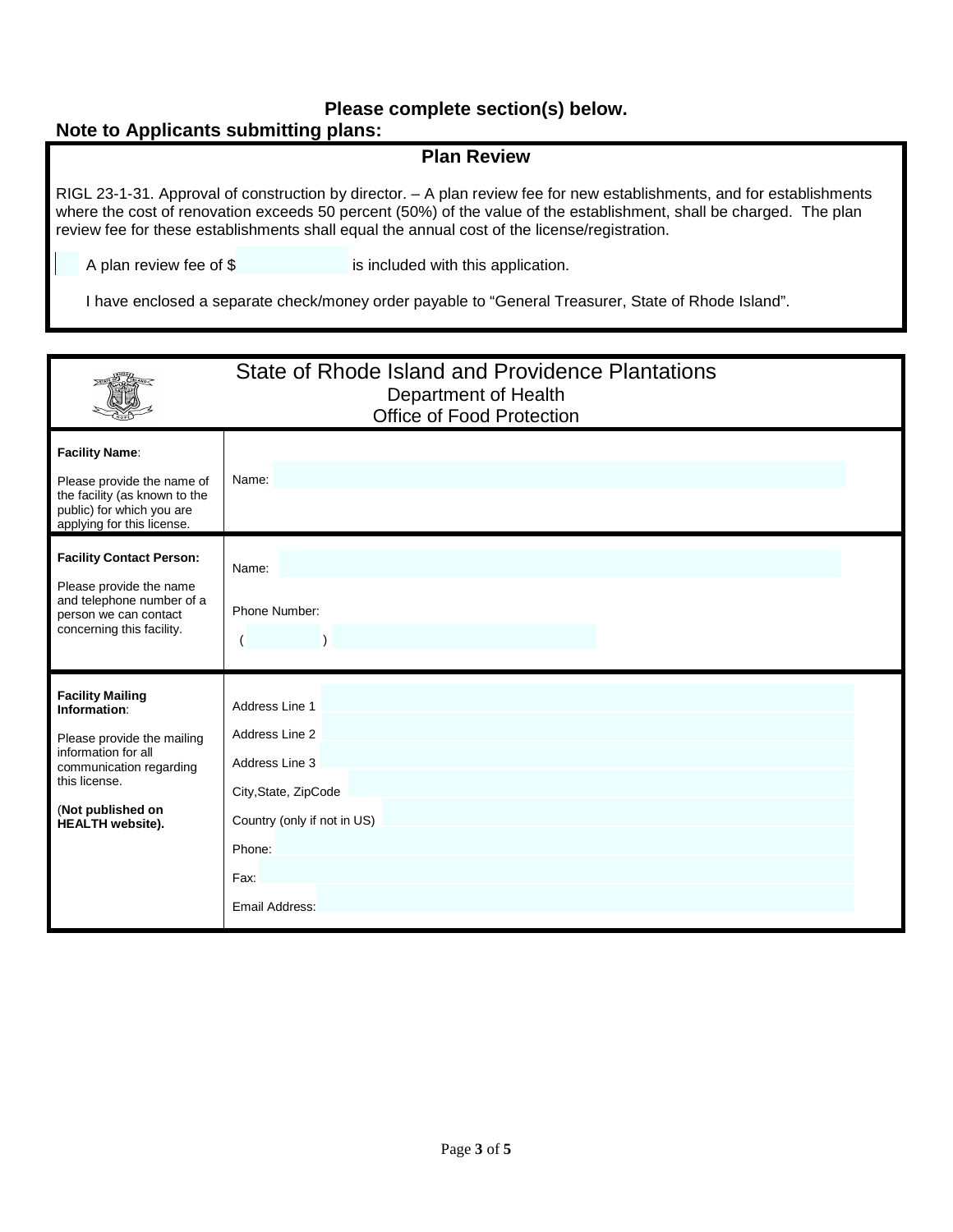| <b>Facility Location</b><br>Information:<br>Please provide the location<br>information for this facility.<br>(Published on HEALTH<br>website)                                                                                                 | Address Line 1<br>Address Line 2<br>Address Line 3<br>City, State, ZipCode<br>Country (only if not in US)<br>Phone:<br>Fax:<br>Email Address:<br>$\overline{ }$ |                                         |  |
|-----------------------------------------------------------------------------------------------------------------------------------------------------------------------------------------------------------------------------------------------|-----------------------------------------------------------------------------------------------------------------------------------------------------------------|-----------------------------------------|--|
| <b>Ownership Type:</b>                                                                                                                                                                                                                        | Corporation                                                                                                                                                     | <b>Limited Liability Company</b>        |  |
| Please check ONE                                                                                                                                                                                                                              | Governmental Entity                                                                                                                                             | Sole Proprietorship                     |  |
|                                                                                                                                                                                                                                               | Partnership                                                                                                                                                     | <b>Limited Partnership</b>              |  |
|                                                                                                                                                                                                                                               | Partner                                                                                                                                                         |                                         |  |
|                                                                                                                                                                                                                                               |                                                                                                                                                                 |                                         |  |
| <b>Ownership Information:</b>                                                                                                                                                                                                                 |                                                                                                                                                                 | LIST ONE ONLY - DO NOT SEND ATTACHMENTS |  |
| Please provide the<br>ownership information for<br>the Sole Proprietorship,<br>Partnership, Limited<br>Partnership, Corporation,<br>Limited Liability Company or<br>Governmental Entity.                                                      | Name:<br>DBA (Doing Business As):                                                                                                                               |                                         |  |
| <b>Ownership Address</b><br>Information:<br>Please provide the address<br>and telephone number(s) of<br>the Sole Proprietorship,<br>Partnership, Limited<br>Partnership, Corporation,<br>Limited Liability Company or<br>Governmental Entity. | Address Line 1<br>Address Line 2<br>Address Line 3<br>City, State, Zipcode<br>Phone:<br>Fax:<br>Email Address:                                                  |                                         |  |
| <b>Water Supply:</b>                                                                                                                                                                                                                          | Does this establishment receive all or a portion of its water supply from an on-site well?                                                                      |                                         |  |
|                                                                                                                                                                                                                                               | Yes<br>No                                                                                                                                                       |                                         |  |
| Sewage System:                                                                                                                                                                                                                                | Is this establishment serviced by a private sewage system (e.g. septic system)?<br>Yes<br>No                                                                    |                                         |  |
| Employees:                                                                                                                                                                                                                                    |                                                                                                                                                                 |                                         |  |
|                                                                                                                                                                                                                                               | Number of food handling employees:                                                                                                                              |                                         |  |
| Please indicate the<br>number and types of<br>employees.                                                                                                                                                                                      | Number of non-food handling employees:                                                                                                                          |                                         |  |
| <b>Chain Information</b>                                                                                                                                                                                                                      | Is this facility part of a chain operation?<br>Yes<br>No                                                                                                        |                                         |  |